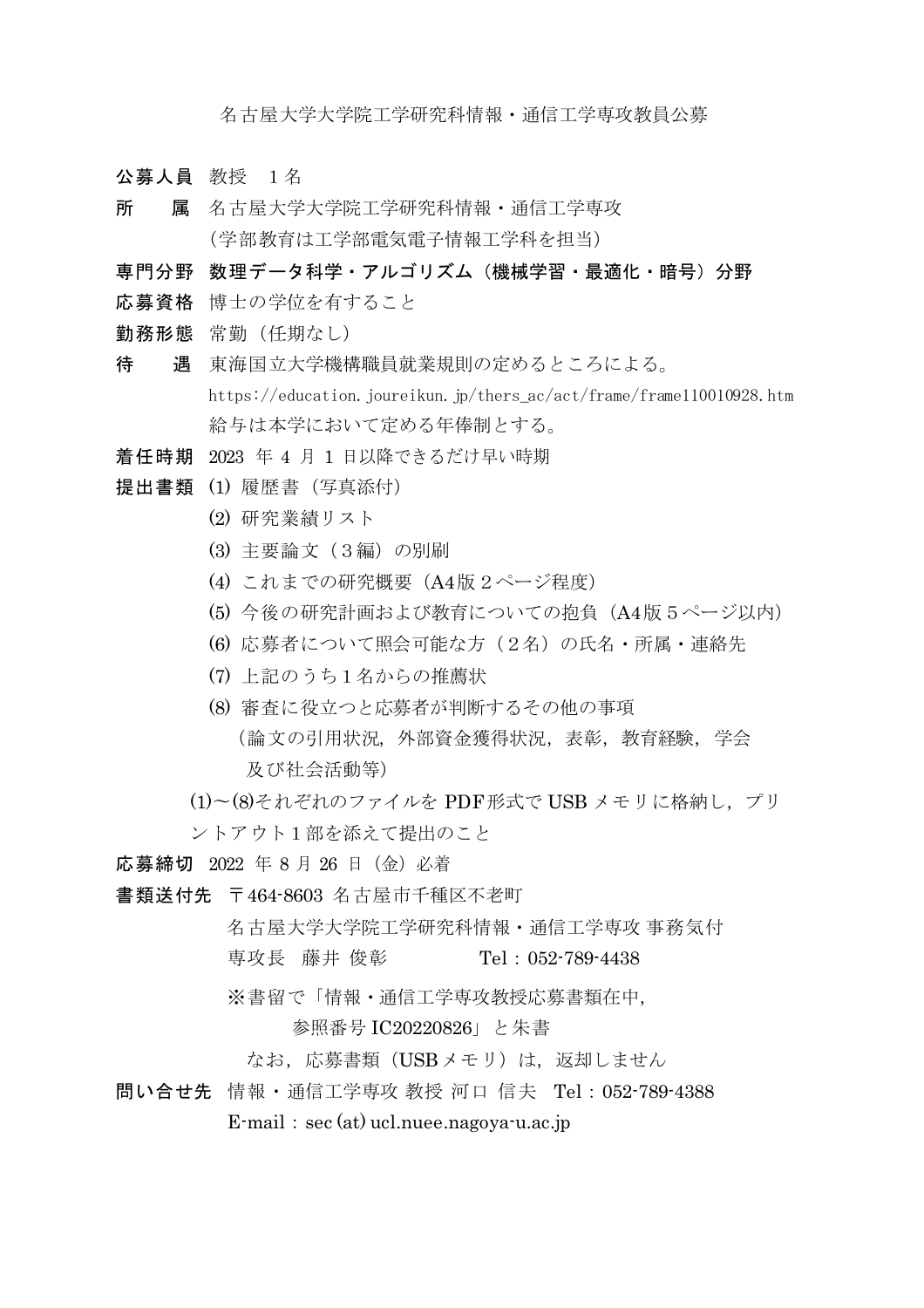## その他 本学は積極的に男女共同参画を推進しています。

 2021 年11 月「外国為替及び外国貿易法」(外為法)に基づく「みなし輸出」 における管理対象の明確化に伴い、大学・研究機関における教職員への機微技 術の提供の一部が外為法の管理対象となりました。

これに伴い、「類型該当判断のフローチャート」に基づく「類型該当性の自 己申告書」の提出が必要となります。該当者には後日連絡します。また、採用 時には「誓約書」の提出が必要となります。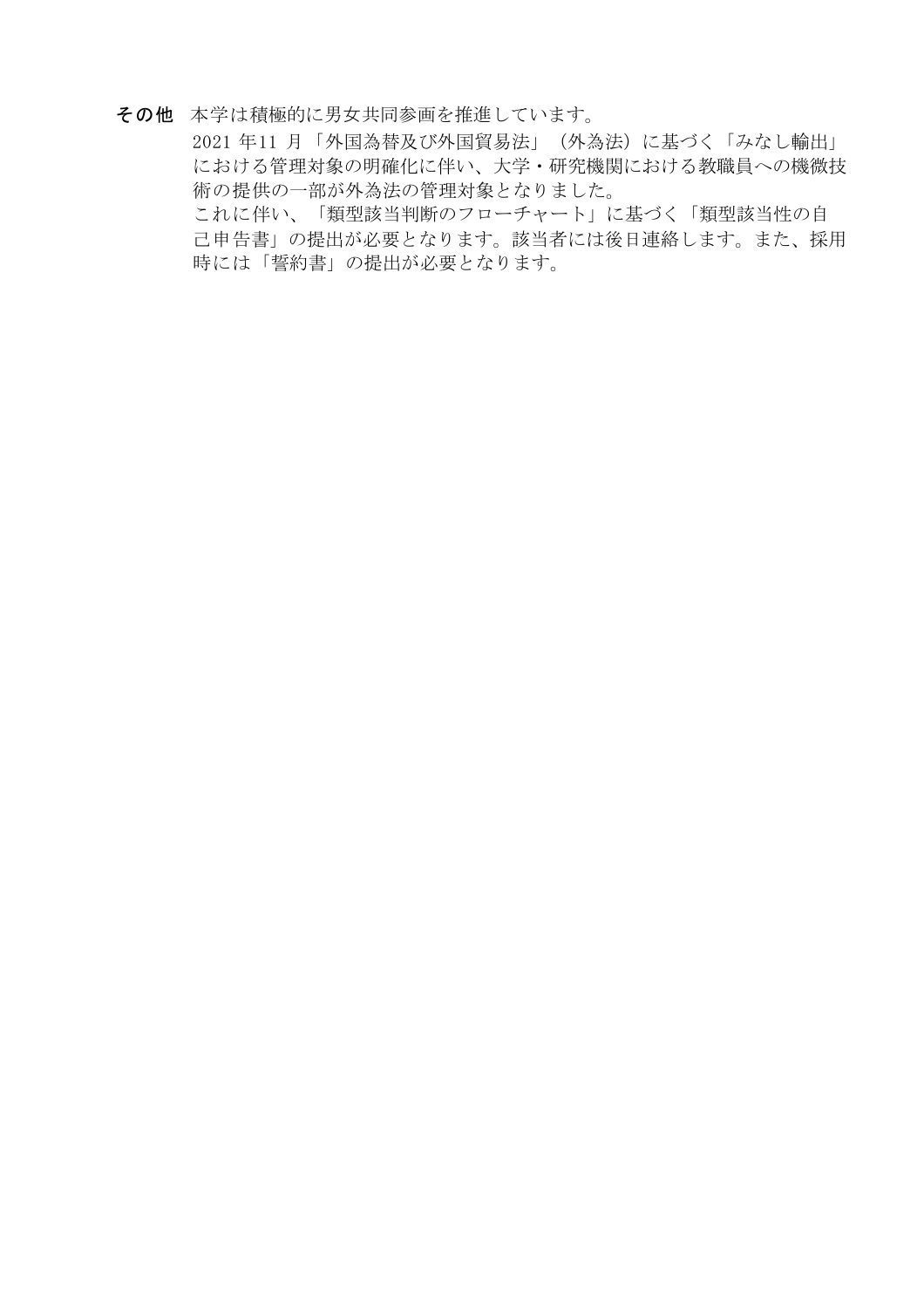Full Time Position for Professor (Department of Information and Communication Engineering, Graduate School of Engineering, Nagoya University)

Title: Professor (1 position)

Institution: Nagoya University

Department: Department of Information and Communication Engineering, Graduate School of Engineering (Also, in charge of undergraduate education for Department of Electrical Engineering, Electronics, and Information Engineering, School of Engineering)

Research Area: Mathematical Data Science, Algorithms (Machine Learning, Optimization, Cryptography)

Qualifications: Applicants must have Ph.D.

Employment Status: full time tenured position

Salary and Benefits: Salary, working hours, and benefits are determined in accordance with the provisions of the Tokai National Higher Education and Research System Employee Work Rules. https://education.joureikun.jp/thers\_ac/act/frame/frame110010928.htm (Japanese only) Salary is determined based on annual salary system at Nagoya University. https://education.joureikun.jp/thers\_ac/act/frame/frame110001585.htm (Japanese only)

Starting Date: April 1st, 2023 (or as soon as possible thereafter )

Application Documents:

(1) A Curriculum Vitae (with a photograph attached);

(2) A list of research achievements;

(3) Major papers (3 papers);

(4) An outline of research achievements (A4 2pages);

(5) A statement outlining research plans and educational aspiration (A4 5pages);

(6) Contact information of at least two reference persons (affiliation, telephone number and e-mail address);

(7) A letter of recommendation from one of the above references;

(8) Any other information that the applicant considers helpful in the evaluation process. (Citation status, external funding, awards, teaching experience, academic and social activities, etc.);

Each of the files (1) through (8) must be submitted in PDF format on a USB

memory stick, along with one printed copy.